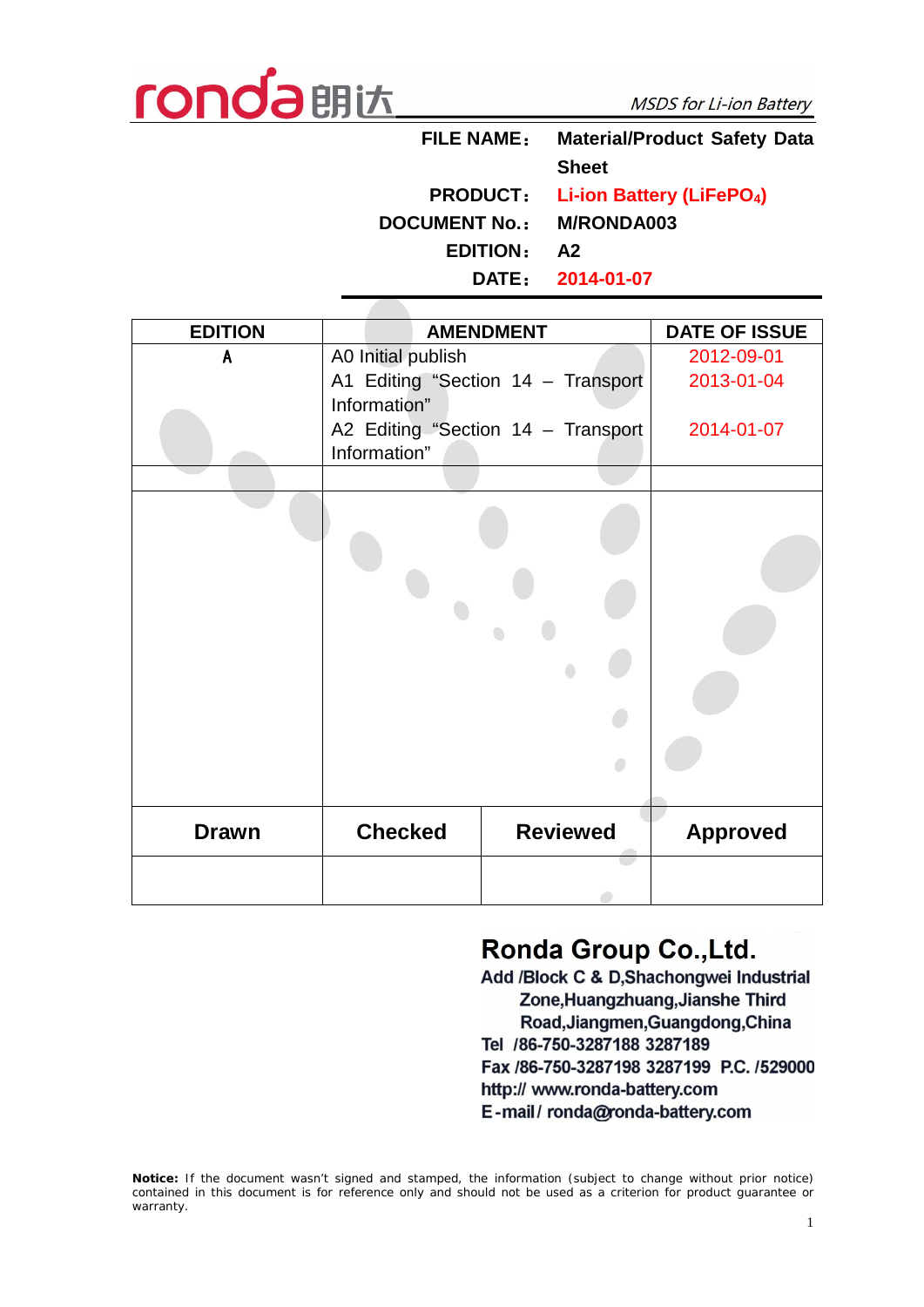

## **Section 1 – Chemical Product and Company Identification**

|                                              | <b>Product Name:</b> Li-ion Battery (LiFePO <sub>4</sub> Sealed rechargeable Cells) |  |  |
|----------------------------------------------|-------------------------------------------------------------------------------------|--|--|
|                                              | <b>Battery Type:</b> Series (According to the model size and design)                |  |  |
|                                              | <b>Manufacturer:</b> Jiangmen Ronda Li-ion Battery Co., Ltd                         |  |  |
|                                              | <b>Address:</b> Block G, No 3 Factory, No.173 of Jianshe Third Road, Jiangmen,      |  |  |
|                                              | Guangdong, P.R. China                                                               |  |  |
| <b>Post Code: 529000</b>                     |                                                                                     |  |  |
| Tel:                                         | 086-0750-3287188                                                                    |  |  |
| <b>Emergency Telephone: 086-0750-3287188</b> |                                                                                     |  |  |
|                                              | <b>Fax: 086-0750-3287198</b>                                                        |  |  |
| Web site:                                    | www.ronda-battery.com                                                               |  |  |
| E-mail:                                      | ronda@ronda-battery.com                                                             |  |  |

| Section 2 – Composition/Information on Indredient |                                         |                |             |  |  |  |
|---------------------------------------------------|-----------------------------------------|----------------|-------------|--|--|--|
| <b>Chemical Composition</b>                       | <b>Chemical Formula</b>                 | <b>CAS No.</b> | Weight (%)  |  |  |  |
| Ferrous Phosphate Lithium                         | LiFePO <sub>4</sub>                     | 15365-14-7     | $28 - 32$   |  |  |  |
| <b>Organic Solvents</b>                           |                                         |                |             |  |  |  |
| EC                                                | $C_3H_4O_3$                             | $96 - 49 - 1$  |             |  |  |  |
| <b>DMC</b>                                        | $C_3H_6O_3$                             | 616-38-6       | $10 - 12$   |  |  |  |
| <b>EMC</b>                                        | $C_4H_8O_3$                             | 623-53-0       |             |  |  |  |
| Lithium Hexafluorophoshate                        | $L$ iPF $_6$                            | 21324-40-3     | $2.5 - 3$   |  |  |  |
| <b>PVDF</b>                                       | $(CH_2$ -CF <sub>2</sub> ) <sub>n</sub> | 24937-79-9     | $1.0 - 1.5$ |  |  |  |
| Copper                                            | Cu                                      | 7440-50-8      | $8 - 10$    |  |  |  |
| Aluminum Foil                                     | Al                                      | 7429-90-5      | $3 - 5$     |  |  |  |
| <b>Graphite Foil</b>                              | C                                       | 7782-42-5      | $12 - 14$   |  |  |  |
| Shell                                             | ---                                     | ---            | $15 - 20$   |  |  |  |

## **Section 3 – Hazards Identification**

## **Health Hazards (Acute and Chronic)**

These chemicals are contained in a sealed can. Risk of exposure occurs only if the battery is mechanically or electrically abused. Contact of electrolyte and extruded lithium with skin and eyes should be avoided.

#### **Sign/Symptoms of Exposure**

A shorted lithium battery can cause thermal and chemical burns upon contact with the skin.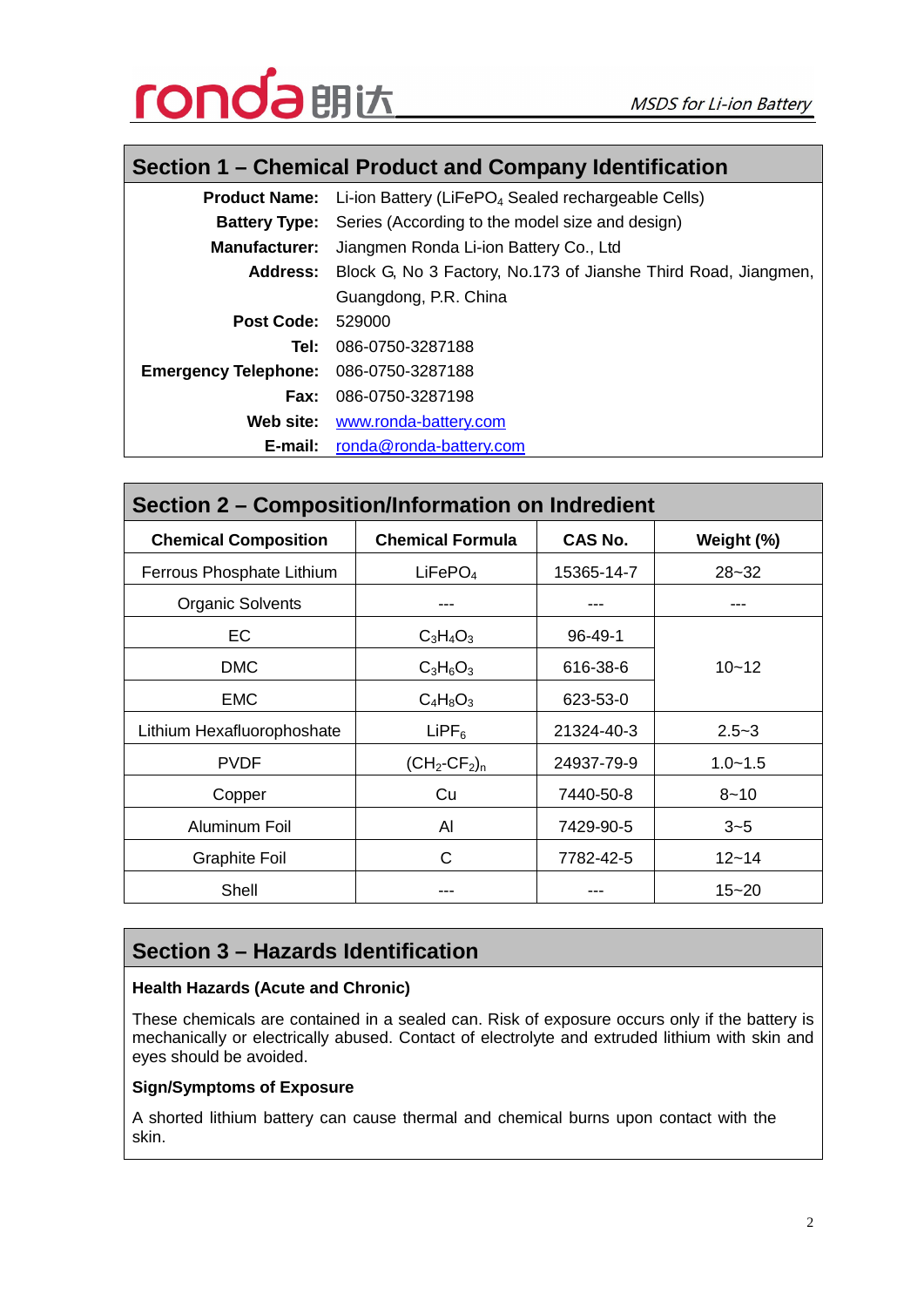# 朗认

## **Section 4 – First Aid Measures**

## **Eye**

Flush eyes with plenty of water for at least 15 minutes, occasionally lifting the upper and lower eyelids. Get medical aid.

### **Skin**

Remove contaminated clothes and rinse skin with plenty of water or shower for 15 minutes. Get medical aid.

#### **Inhalation**

Remove from exposure and move to fresh air immediately. Use oxygen if available.

#### **Ingestion**

Give at least 2 glasses of milk or water. Induce vomiting unless patient is unconscious.

Call a physician.

## **Section 5 – Fire Fighting Measures**

**Flash Point:** N/A.

**Auto-Ignition Temperature:** N/A.

**Extinguishing Media: Dry chemical, CO<sub>2</sub>.** 

**Special Fire-Fighting Procedures**

Self-contained breathing apparatus.

**Unusual Fire and Explosion Hazards**

Cell may vent when subjected to excessive heat-exposing battery contents.

## **Hazardous Combustion Products**

Carbon monoxide, carbon dioxide, lithium oxide fumes.

## **Section 6 – Accidental Release Measures**

#### **Steps to be Taken in case Material is Released or Spilled**

If the battery material is released, remove personnel from area until fumes dissipate.

Provide maximum ventilation to clear out hazardous gases. Wipe it up with a cloth, and dispose of it in a plastic bag and put into a steel can. The preferred response is to leave the area and allow the batteries to cool and vapors to dissipate. Provide maximum ventilation. Avoid skin and eye contact or inhalation of vapors. Remove spilled liquid with absorbent and incinerate.

#### **Waste Disposal Method**

It is recommended to discharge the battery to the end, handing in the abandoned batteries to related department unified, dispose of the batteries in accordance with approved local, state, and federal requirements. Consult state environmental protection agency and/or federal EPA.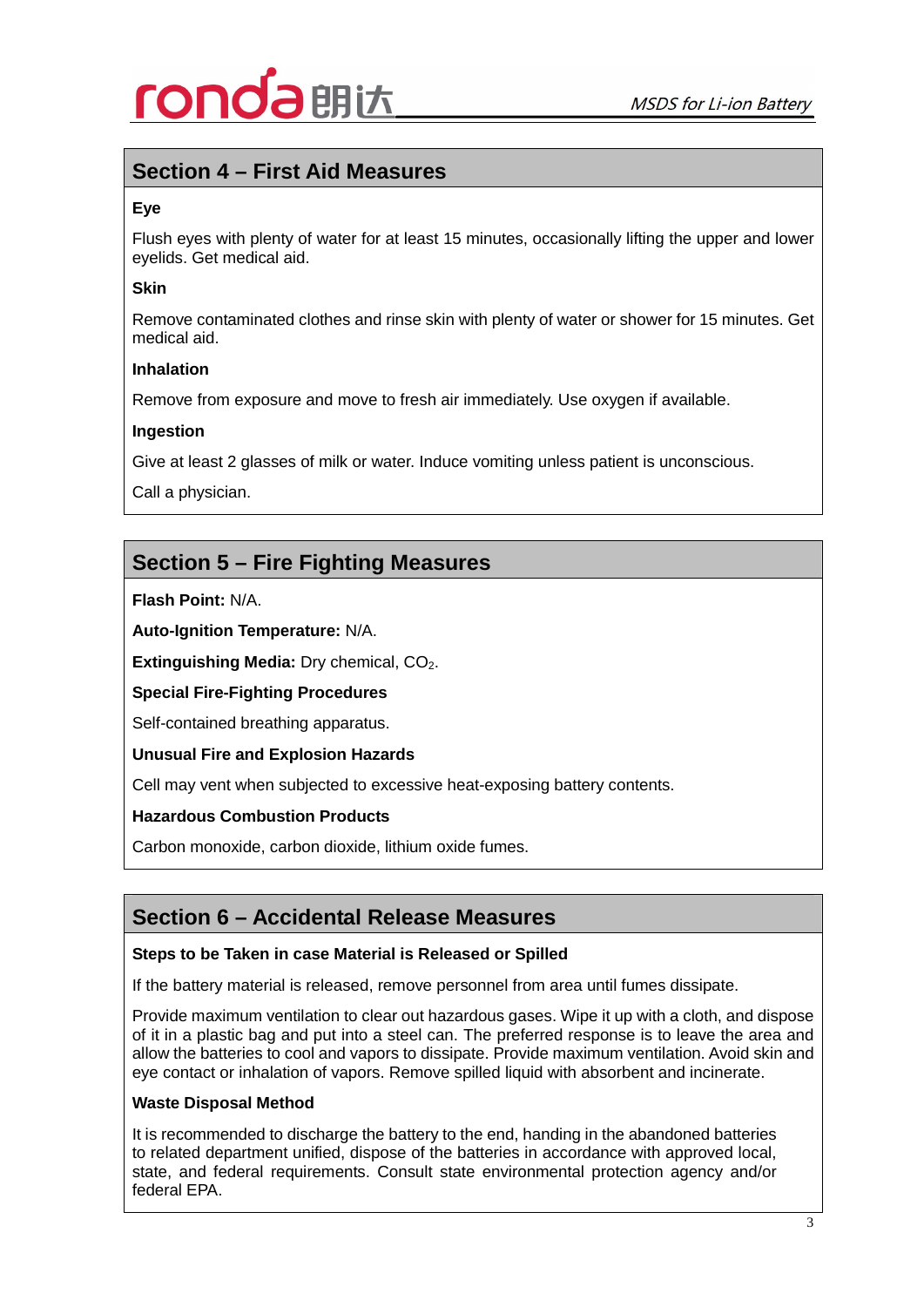

## **Section 7 – Handling and Storage**

The batteries should not be opened, destroyed or incinerate, since they may leak or rupture and release to the environment the ingredients that they contain in the hermetically sealed container. Do not short circuit terminals, or over charge the battery, forced over-discharge, throw to fire. Do not crush or puncture the battery, or immerse in liquids.

#### **Precautions to be taken in handling and storing**

Avoid mechanical or electrical abuse. Storage preferably in cool, dry and ventilated area, which is subject to little temperature change. Storage at high temperatures should be avoided. Do not place the battery near heating equipment, nor expose to direct sunlight for long periods.

#### **Other Precautions**

Batteries may explode or cause burns, if disassembled, crushed or exposed to fire or high temperatures. Do not short or install with incorrect polarity.

## **Section 8 – Exposure Controls, Personal Protection**

#### **Respiratory Protection**

In case of battery venting, provide as much ventilation as possible. Avoid confined areas with venting batteries. Respiratory Protection is not necessary under conditions of normal use.

#### **Ventilation**

Not necessary under conditions of normal use.

#### **Protective Gloves**

Not necessary under conditions of normal use.

#### **Other Protective Clothing or Equipment**

Not necessary under conditions of normal use.

Personal Protection is recommended for venting batteries: Respiratory Protection Protective Gloves, Protective Clothing and safety glass with side shields.

## **Section 9 – Physical and Chemical Properties**

**Nominal Voltage:** 3.2V.

**Rated Capacity:** In accordance with the specification or the product marking.

**Appearance Characters:** Cylindrical, with odorless battery.

**Chemical Uses:** Chemical power.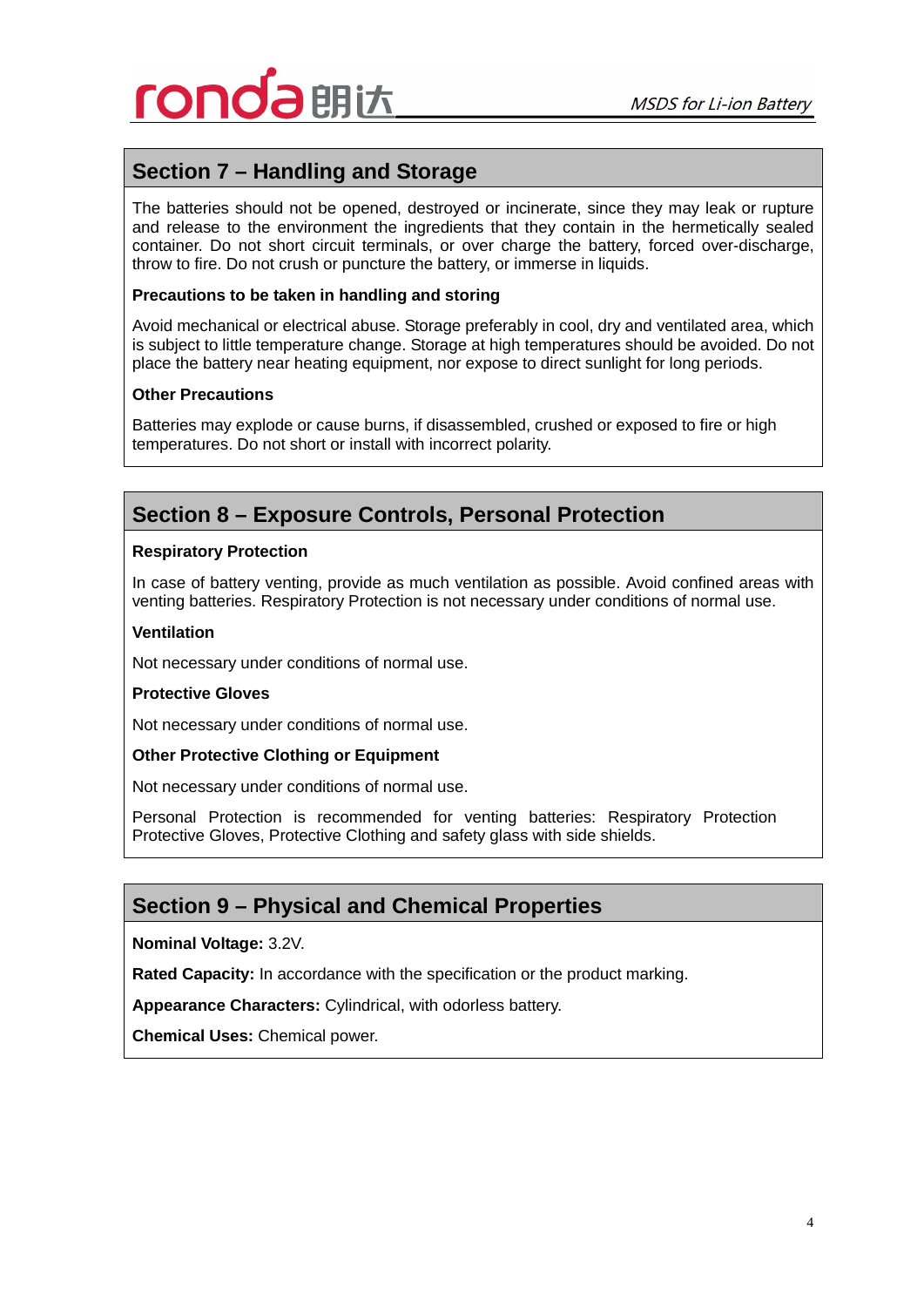

## **Section 10 – Stability and Reactivity**

## **Stability**

Stable

## **Conditions to Avoid**

Heating, mechanical abuse and electrical abuse.

### **Hazardous Decomposition Products**

N/A.

## **Hazardous Polymerization**

N/A.

If leaked, forbidden to contact with strong oxidizers, mineral acids, strong alkalis halogenated hydrocarbons.

## **Section 11 – Toxicological Information**

Inhalation, skin contact and eye contact are possible when the battery is opened.

Exposure to internal contents, the corrosive fumes will be very irritation to skin, eyes and mucous membranes. Overexposure can cause symptoms of non-fibrotic lung injury and membrane irritation.

## **Section 12 – Ecological Information**

When promptly used or disposed the battery does not present environmental hazard.

When disposed, keep away from water, rain and snow.

## **Section 13 – Disposal Considerations**

## **APPROPRIATE METHOD OF DISPOSAL OF SUBSTANCE OR PREPARATION**

If batteries are still fully charged or only partially discharged, they can be considered a reactive hazardous waste because of significant amount of uncreated or unconsumed lithium remaining in the spent battery. The batteries must be neutralized through an approved secondary treatment facility prior to disposal as a hazardous waste. Recycling of battery can be done in authorized facility, through licensed waste carrier.

## **Section 14 – Transport Information**

According to PACKING INSTRUCTION 965 $\sim$ 967 of the 55<sup>th</sup> Edition of the IATA Dangerous Goods Regulations (DGR) , or the provisions set out in the Edition of the ICAO Technical Instruction for the Safe Transport of Dangerous Goods by air, or the special provision 188 0f IMDG CODE and ADR, or the 《Recommendations on the Transport of Dangerous Goods Model Regulations》.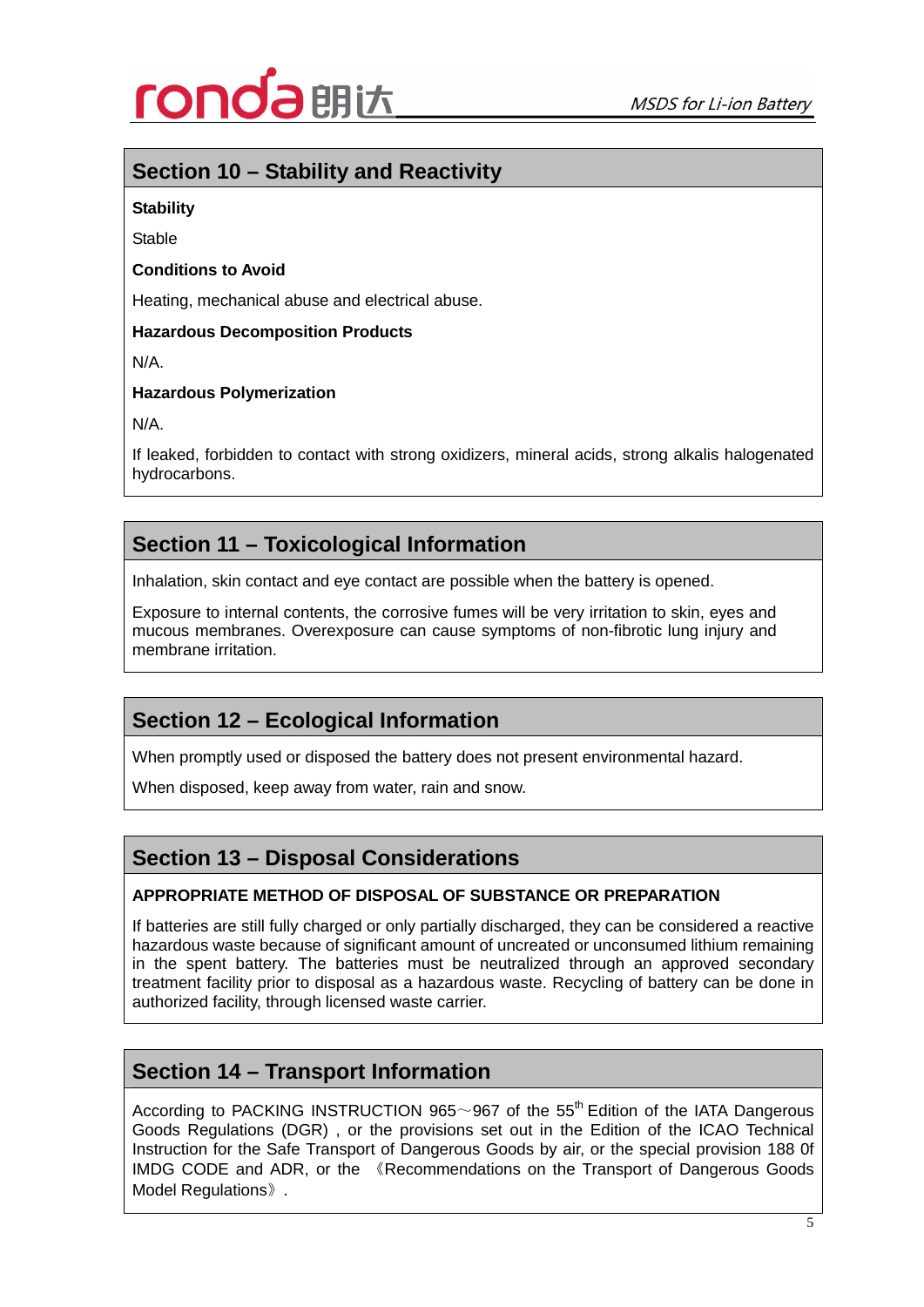# 朗认

All shipments containing Lithium ion Batteries are subject to dangerous goods regulations for air, road and sea transport.

## **Lithium ion batteries are classified in Class 9 – Miscellaneous dangerous goods as:**

- l UN 3480, Lithium ion batteries in bulk (PI 965)
- UN 3481, Lithium ion batteries contained in equipment (PI 967); or
- **•** UN 3481, Lithium ion batteries packed with equipment (PI 966).

#### **Lithium Batteries can be transported in 2 different ways:**

#### **A: As a class 9, full dangerous goods shipment**

IN the absence of exceptions, these batteries must be shipped in quantities that comply with the limitations contained in the Regulations (see DGR Table 4.2). Also, they must be contained in specification packaging prescribed by the ICAO Technical Instructions and IATA Dangerous Goods Regulations.

## **B: As an "Excepted" Lithium Battery shipment**

**B-1 Air :** Section II of the relevant Packing Instructions of the IATA DGR

Small lithium ion batteries are excepted from most of the requirement of the ICAO Technical Instructions and IATA DGR provided that they comply with all of the requirements set out Section II of Packing Instructions 965, 966 and 967 for lithium ion batteries.

*Note: Only batteries that have successfully passed the test produces of Part III, Sub-Section 38.3 of the UN Manual of Tests and Criteria quality under this exception.*

**B-2 Road (Europe) :** ADR special provision 188

**B-3 Sea (Ferry):** IMDG code special provision 188

Separate Lithium-ion batteries when shipping to prevent short-circuiting. They should be packed in strong packaging for support during transport. Take in a cargo of them without falling, dropping, and breakage. Prevent collapse of cargo piles and wet by rain.

**Transport Fashion:** By air, by sea, by railway, by road.

More information concerning shipping, testing, marking and packaging can be obtained from Label master at http://www.labelmaster.com.

## **Section 15 – Regulatory Information**

### **Law Information**

《Dangerous Goods Regulation》

《Recommendations on the Transport of Dangerous Goods Model Regulations》

《International Maritime Dangerous Goods》

《Technical Instructions for the Safe Transport of Dangerous Goods》

《Classification and code of dangerous goods》

《Occupational Safety and Health Act》(OSHA)

《Toxic Substances Control Act》(TSCA)

《Consumer Product Safety Act》(CPSA)

《Federal Environmental Pollution Control Act》(FEPCA)